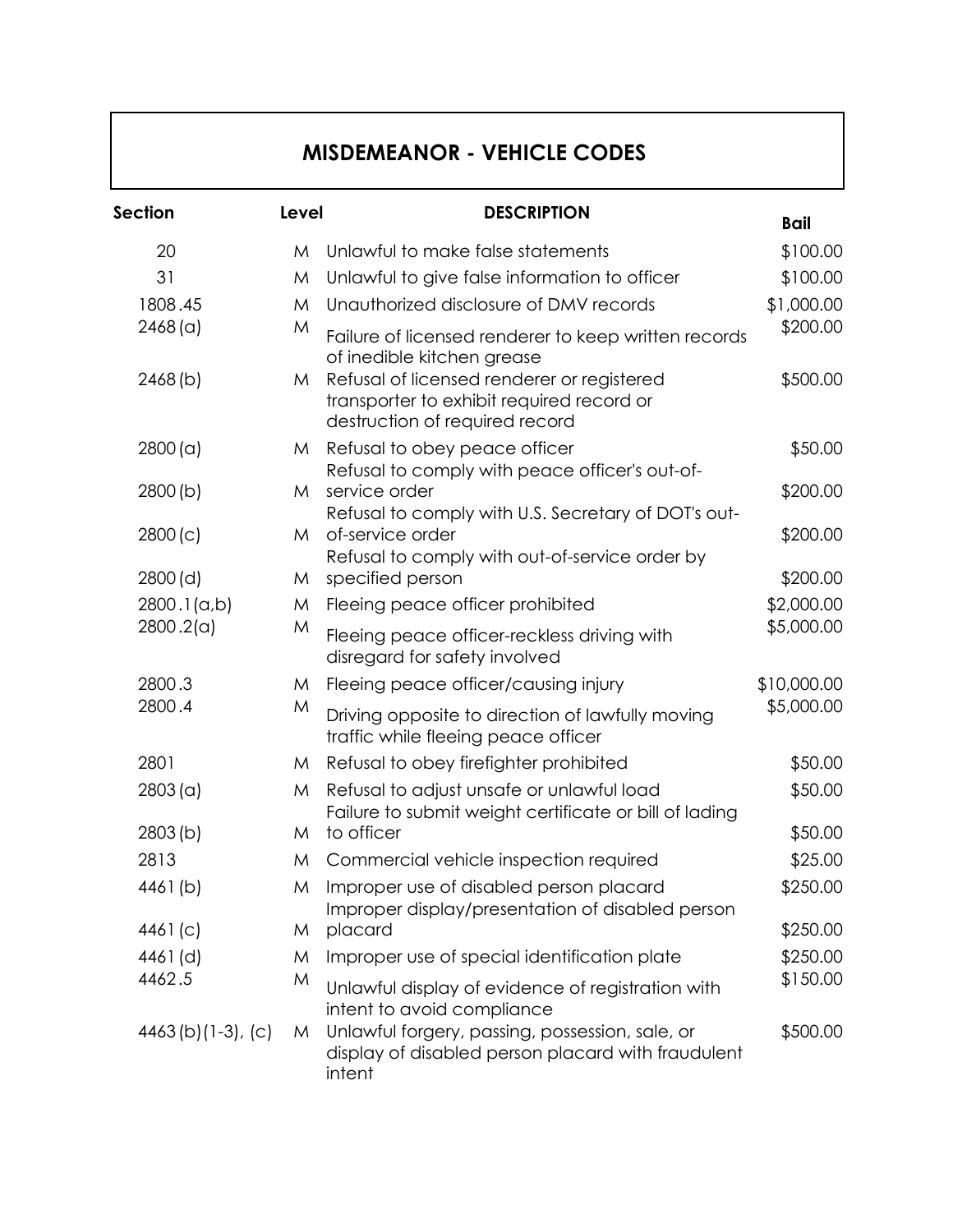| $5753$ (a-d)         | M      | Failure of commercial dealer to deliver certificate<br>of ownership and registration card to transferee                                                                                                             | \$150.00             |
|----------------------|--------|---------------------------------------------------------------------------------------------------------------------------------------------------------------------------------------------------------------------|----------------------|
| 5753(f)              | M      | Failure of licensed dealer upon written request to<br>disclose pertinent information                                                                                                                                | \$150.00             |
| 5901 (a)             | M      | Failure of dealer or lessor-retailer to provide notice<br>of transfer to DMV within 5 calendar days of sale<br>Failure to record actual mileage on DMV notice of                                                    | \$150.00             |
| 5901(b)              | M      | transfer form                                                                                                                                                                                                       | \$150.00             |
| 5901(c)              | M      | Noncompliance with mileage recording<br>requirement by person other than dealer in<br>possession of vehicle                                                                                                         | \$150.00             |
| 8802                 | M      | Failure to return evidence of registration to DMV<br>upon cancellation, suspension, or revocation<br>when committed with intent to defraud                                                                          | \$300.00             |
| 8804                 | M      | Failure by California resident to pay California<br>registration while registering vehicle in a foreign<br>jurisdiction and operating vehicle in California                                                         | \$150.00             |
| 9872                 | M      | (Boating violation)Defacing, destroying, or altering<br>hull ID number                                                                                                                                              | \$80.00              |
| 10501(a)             | M      | False report of vehicle theft with intent to deceive                                                                                                                                                                | \$300.00             |
| 10750(a)<br>10751(a) | M<br>M | Unauthorized alteration of vehicle numbers or<br>identification marks<br>Knowing purchase, sale, or possession of vehicle<br>with removed, defaced, altered, or destroyed<br>registration or identification numbers | \$200.00<br>\$300.00 |
| 10851(a)             | M      | Driving or taking vehicle without consent of owner<br>with intent to deprive owner of title or possession of<br>vehicle                                                                                             | \$1,500.00           |
| 10851.5              |        | M Theft of binder chains                                                                                                                                                                                            | \$1,000.00           |
| 10852                | M      | Injuring or tampering with vehicle or contents<br>without consent of owner                                                                                                                                          | \$300.00             |
| 10853                | M      | Climbing onto, attempting to manipulate, or<br>tampering with unattended vehicle with intent to<br>commit malicious injury, mischief, or crime                                                                      | \$500.00             |
| 10854<br>11500       | M<br>M | Tampering with, driving, or removing any part of<br>vehicle by bailee<br>Conducting business as automobile dismantler<br>without valid permit/license and official place of<br>business                             | \$300.00<br>\$250.00 |
| 11520(a)             | M      | Failure of licensed auto dismantler to provide<br>required notice to DMV and DOJ within required                                                                                                                    | \$150.00             |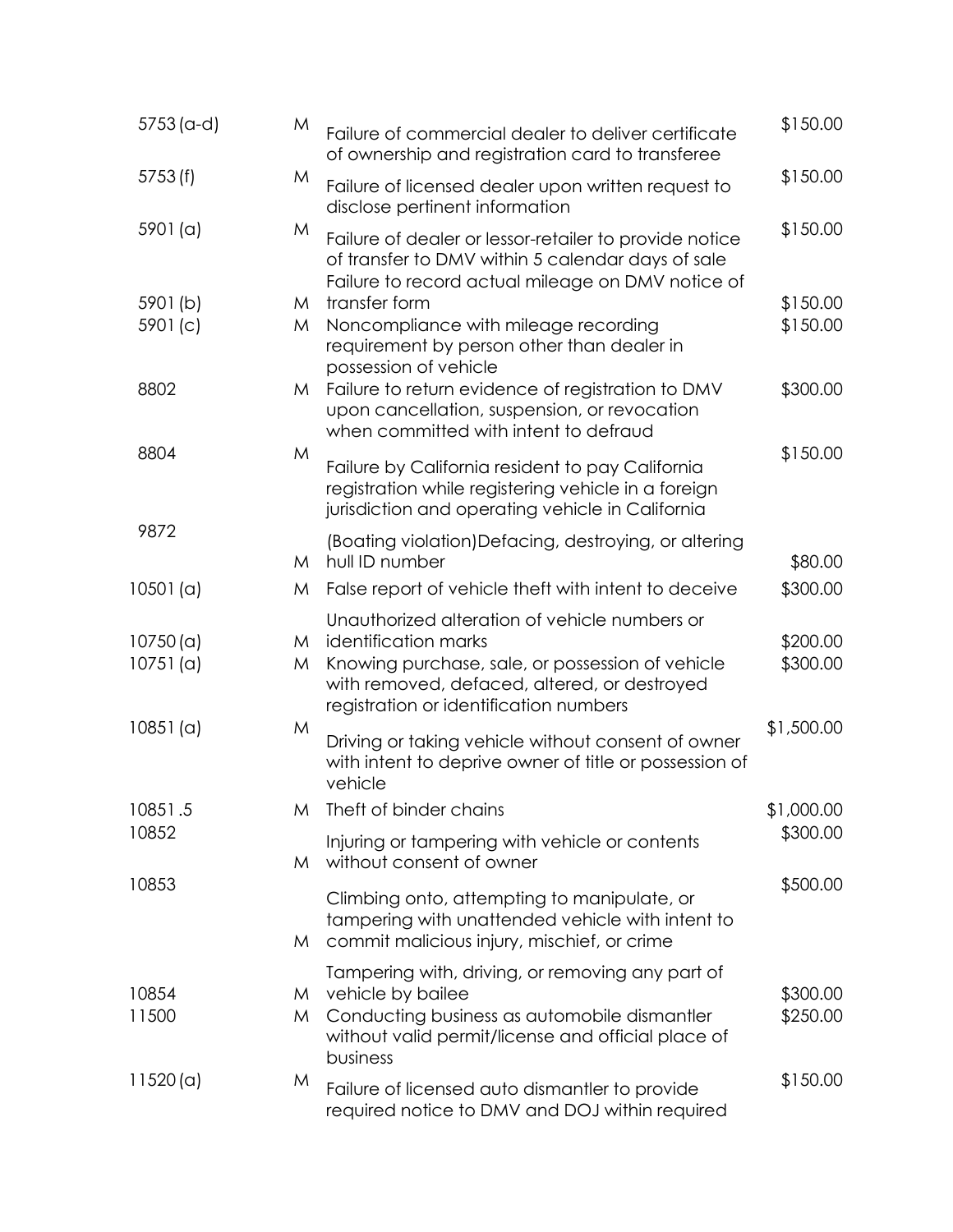time

| 11700                | M | Acting as dealer, remanufacturer, manufacturer,<br>transporter, or distributor without a valid license     | \$250.00 |
|----------------------|---|------------------------------------------------------------------------------------------------------------|----------|
| $11713$ (a-d)        | M | False advertising by dealer                                                                                | \$250.00 |
| 11713(e)<br>11713(f) | M | Engage in business without required bond<br>Engage in business without maintaining                         | \$250.00 |
|                      | M | established place of business                                                                              | \$250.00 |
| 11713(g)             | M | Failure to include fee for licensing and transfer of<br>title as added cost in selling price               | \$250.00 |
| 11713(h)             | M | Employ or fail to report unlicensed salesperson                                                            | \$250.00 |
| 11713(i)             | M | Deliver vehicle for operation on California<br>highways that fails to meet code requirements               | \$250.00 |
| 11713(j)             | M | Permit or engage in the unauthorized use of<br>special plates                                              | \$250.00 |
| 11713(k)             | M | Falsely advertise that no down payment is<br>necessary                                                     | \$250.00 |
| 11713(l)             | M | Failure to pay full sales tax due to IRS                                                                   | \$250.00 |
|                      |   | Permit unauthorized use of dealer's license by non-                                                        |          |
| 11713(m)             | M | dealer                                                                                                     | \$250.00 |
| 11713(n)             | M | Permit unauthorized use of dealer's license by non-<br>dealer                                              | \$250.00 |
| 11713 <sub>(o)</sub> | M | Disconnecting or resetting odometer by dealer                                                              | \$250.00 |
| 11713(p)             | M | Acceptance of deposit by licensee without<br>availability of vehicle as required                           | \$250.00 |
|                      |   | Consignment of new vehicle for sale to another                                                             |          |
| 11713(q)             | M | dealer<br>Display of vehicle for sale at place not authorized                                              | \$250.00 |
| 11713(r)             | M | by DMV for dealer                                                                                          | \$250.00 |
| 11713(s)             | M | Advertisement of vehicle by dealer using photo<br>with different year, make, or model                      | \$250.00 |
| 11713(t)             | M | Failure of dealer to disclose in ad previous use of<br>vehicle                                             | \$250.00 |
| 11713.17(a,b)        | M | Violation by dealer, manufacturer, or distributor of<br>requirements for securing front license on vehicle | \$150.00 |
| 11725(a)             | M | Removal of vehicle to foreign jurisdiction for<br>registration                                             | \$150.00 |
| 11725(b)             | M | Failure to remove license plates from vehicle if<br>known that vehicle to be exported to foreign           | \$150.00 |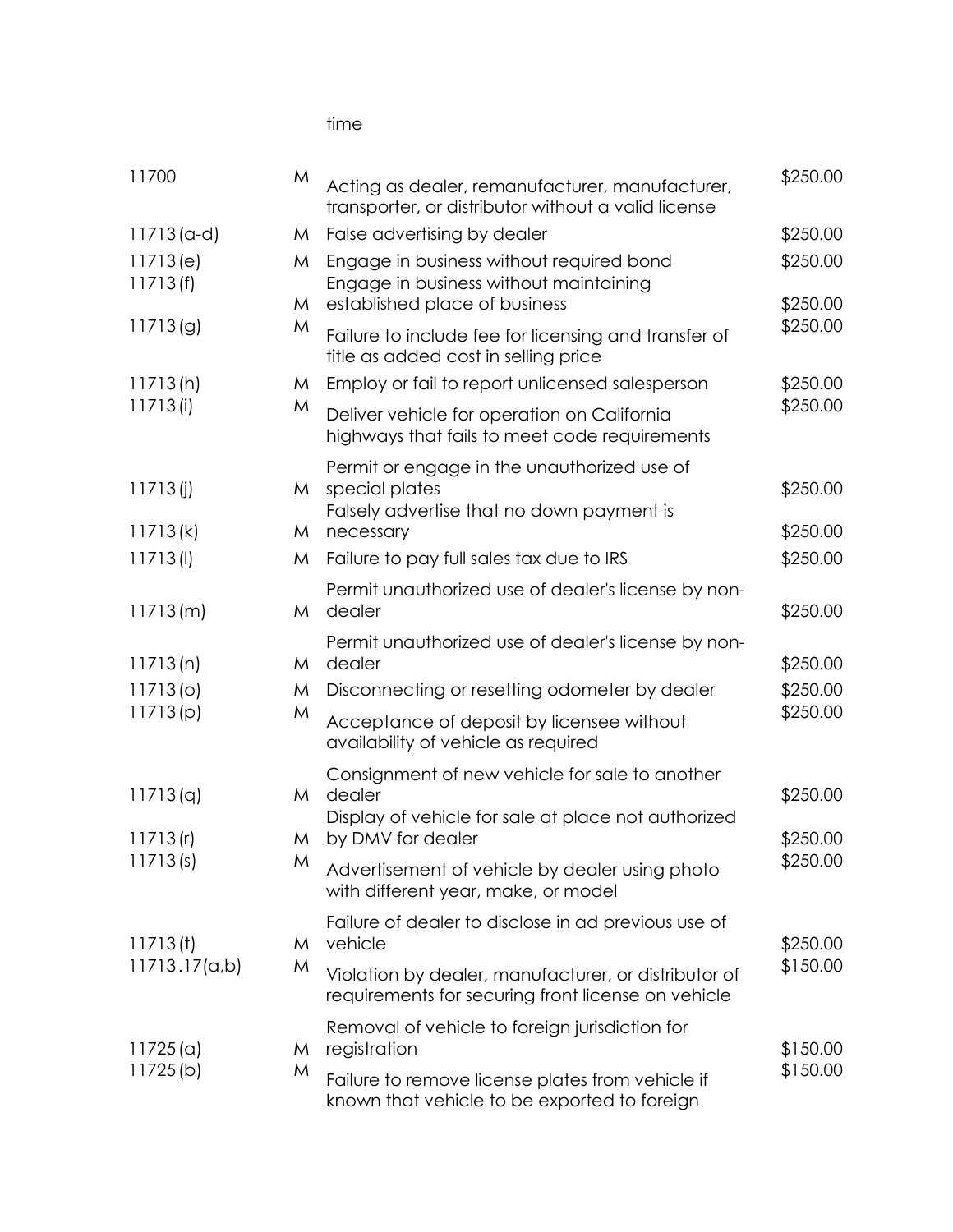## jurisdiction

|                         |   | Conduct of business as vehicle salesperson                                                                                                                                                                                  |            |
|-------------------------|---|-----------------------------------------------------------------------------------------------------------------------------------------------------------------------------------------------------------------------------|------------|
| 11800                   | M | without valid license                                                                                                                                                                                                       | \$250.00   |
| 12110(a)                | M | Providing or requesting a commission, gift, or<br>compensation consideration of arranging or                                                                                                                                | \$1,000.00 |
| 12110(c)                | M | requesting the services of a tow truck                                                                                                                                                                                      | \$1,000.00 |
|                         |   | Exchange of valuable consideration between<br>towing service or employee of towing service and<br>repair shop or employee of repair shop for the<br>delivery or arranging of delivery of a vehicle for<br>storage or repair |            |
| 12500(a)                | M | Unlawful to drive unless licensed                                                                                                                                                                                           | \$100.00   |
| 12515(b)                | M | Minor under 21 employed to drive in interstate<br>commerce or carry hazardous materials                                                                                                                                     | \$200.00   |
| 12517 <sub>(a)(2)</sub> | M | Operation of school bus without certificate in<br>possession while transporting pupils                                                                                                                                      | \$250.00   |
| 12517(b)                | M | Operation of school pupil activity bus without<br>certificate in possession while transporting pupils                                                                                                                       | \$250.00   |
| 12519(a)                | M | Unlawful to drive without farm labor vehicle license                                                                                                                                                                        | \$80.00    |
| 12951(b)                | M | Refusal to present license to officer                                                                                                                                                                                       | \$50.00    |
| $13004$ (a-g)           | M | Identification card - unlawful use                                                                                                                                                                                          | \$50.00    |
| 13004.1(a)              | M | Manufacture/sale of fraudulent ID                                                                                                                                                                                           | \$1,000.00 |
| 14601(a)                | M | Driving while suspended or revoked                                                                                                                                                                                          | \$300.00   |
| 14601.1(a)              | M | Driving while suspended or revoked for offenses<br>not related to driving ability                                                                                                                                           | \$300.00   |
| (d,b). 14601.           | M | Driving while suspended or revoked for driving<br>under influence of alcohol/drugs                                                                                                                                          | \$500.00   |
| 14601.3(a)              | M | Accumulation of driver record history by habitual<br>traffic offender during period of license suspension<br>or after revocation                                                                                            | \$1,000.00 |
| 14601.4(a)              | M | Causing bodily injury while driving with suspended<br>license                                                                                                                                                               | \$500.00   |
| 14601.5(a,b)            | M | Driving when privilege suspended or revoked for<br>refusing chemical test or driving with excessive<br>blood alcohol                                                                                                        | \$500.00   |
| 14604 (a)               | M | Knowingly allow another to drive vehicle without<br>valid driver's license                                                                                                                                                  | \$150.00   |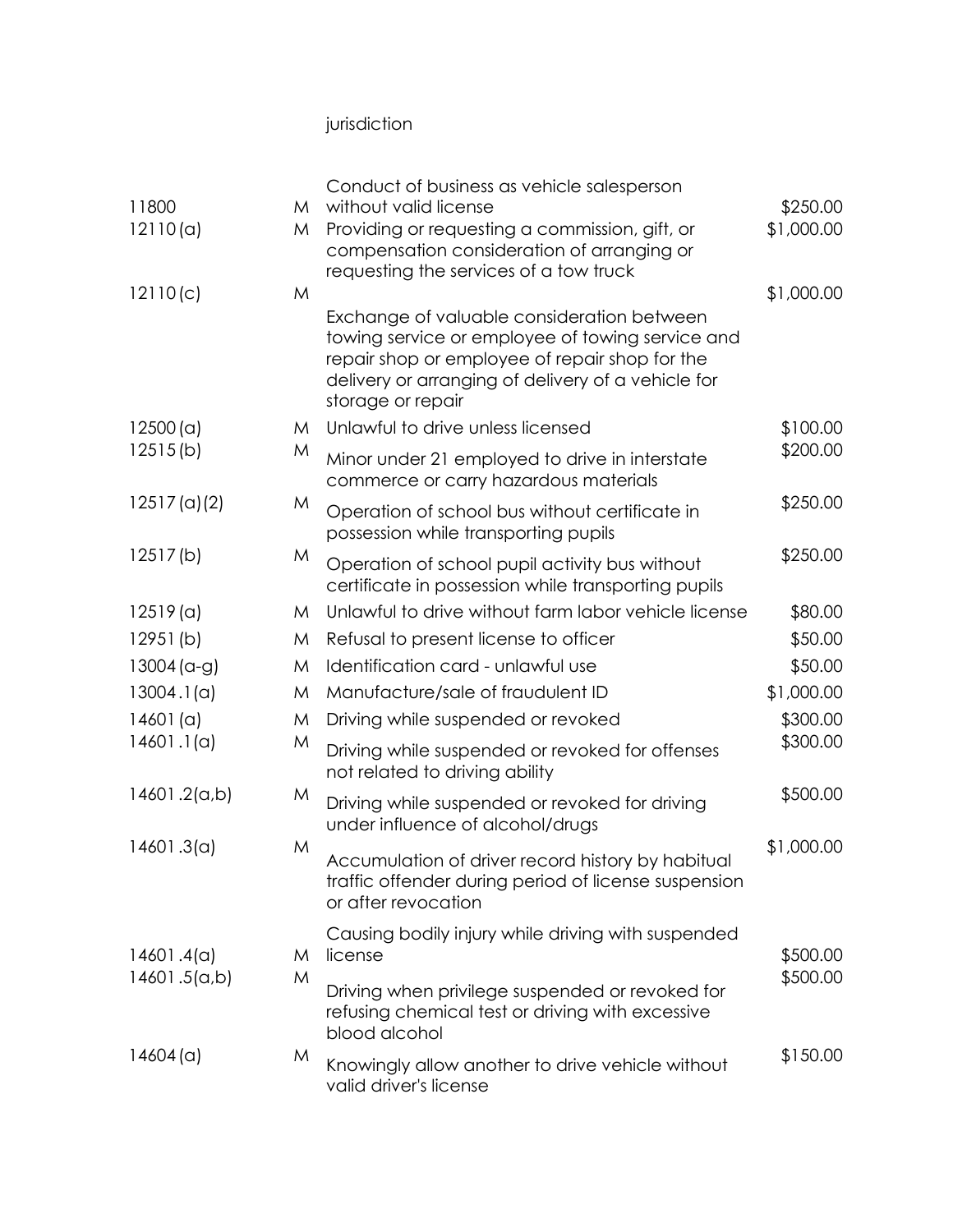| $14610(a)(1-8)$     | M      | Unlawful use of license defined                                                                                                                           | \$100.00             |
|---------------------|--------|-----------------------------------------------------------------------------------------------------------------------------------------------------------|----------------------|
| 14610.1(a)          | M      | Manufacture/sale of fraudulent ID prohibited                                                                                                              | \$1,000.00           |
| 15501               | M      | Presentation of false driver's license by minor                                                                                                           | \$150.00             |
| 16030(a)            | M      | False evidence of financial responsibility<br>Violation of interstate highway carrier                                                                     | \$750.00             |
| 16560(a,b)          | M      | requirements                                                                                                                                              | \$300.00             |
| 20001(a)            | M      | Duty to stop when involved in accident with injury<br>or death                                                                                            | \$1,000.00           |
| 20002(a,b)<br>20003 | M<br>M | Hit and run - property damage                                                                                                                             | \$300.00<br>\$250.00 |
|                     |        | Failure to provide required information or render<br>necessary assistance to occupants of struck<br>vehicle with accident resulting in injury or death    |                      |
| 21200.5             | M      | Bicyclist riding under the influence                                                                                                                      | \$150.00             |
| $21464$ (d)         | M      | Willful interference with traffic device or willful use,<br>possession, or distribution of traffic interference<br>device that results in injury or death | \$5,000.00           |
| 21651(b)            | M      | Driving wrong way on divided highway                                                                                                                      | \$80.00              |
| 21651(c)            | M      | Willfully driving wrong way on divided highway<br>and causing injury or death                                                                             | \$1,000.00           |
| 21655.9(c)          | M      | Operate or own vehicle that displays low-emission<br>decal not issued for the vehicle                                                                     | \$250.00             |
| $21702$ (a,b)       | M      | Limitation on driving hours                                                                                                                               | \$100.00             |
| 21713               | M      | Armored car without license                                                                                                                               | \$90.00              |
| 21963               | M      | Blind pedestrians right-of-way                                                                                                                            | \$500.00             |
| 22406.1             | M      | Maximum speed for commercial vehicles-in excess<br>of speed limit by 15 MPH or more                                                                       | \$300.00             |
| 22513(b,c)          | M      | Tow cars - parking on freeway restricted                                                                                                                  | \$35.00              |
| 22658(g)            | M      | Failure of tow company or driver on request by<br>owner or owner's agent to release vehicle not yet<br>in transit                                         | \$250.00             |
| 22658 (i) (1) (B)   | M      | Failure to make rate approved by CHP available<br>for inspection within 24 hours of request<br>Charging excessive rate for towing service or              | \$1,000.00           |
| 22658(j)(2)         | M      | storage                                                                                                                                                   | \$1,000.00           |
| 22658 (k) (1,2)     | M      | Refusal of credit card by storage facility for<br>payment of charges for towed vehicle                                                                    | \$1,000.00           |
| 22658(I)            | M      | Violation by tow company of requirements for<br>removal of vehicle from private property                                                                  | \$1,000.00           |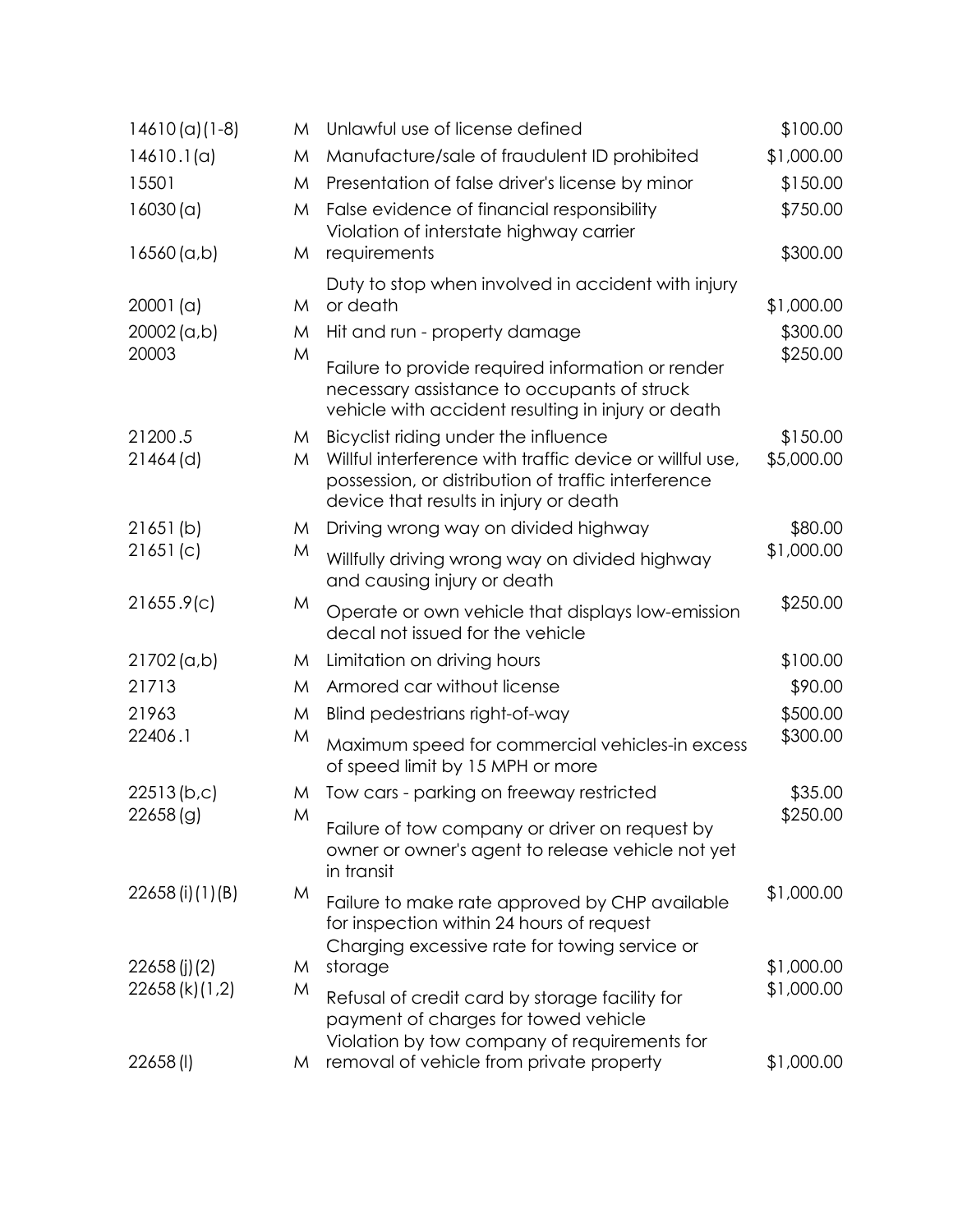| 22658(m)             | M      | Failure of tow company to provide notice of<br>removal of vehicle as required                                                                                                                                         | \$250.00             |
|----------------------|--------|-----------------------------------------------------------------------------------------------------------------------------------------------------------------------------------------------------------------------|----------------------|
| 23103(a,b)           | M      | Reckless driving                                                                                                                                                                                                      | \$2,000.00           |
| 23104*               | M      | Reckless driving - bodily injury                                                                                                                                                                                      | \$5,000.00           |
| 23105(a)             | M      | Reckless driving - specific injury                                                                                                                                                                                    | \$10,000.00          |
| 23109*               | M      | Engaging in speed contests prohibited                                                                                                                                                                                 | \$2,000.00           |
| 23109.1              | M      | Engaging in speed contest - specific injury                                                                                                                                                                           | \$10,000.00          |
| 23110(a)             | M      | Throwing substance at vehicle prohibited<br>Hazardous materials - notification of agency                                                                                                                              | \$250.00             |
| 23112.5(a)           | M      | required                                                                                                                                                                                                              | \$2,000.00           |
| 23127                | M      | Motor vehicle on riding/hiking trails prohibited                                                                                                                                                                      | \$50.00              |
| 23152*               | M      | Driving under influence of alcohol/drugs                                                                                                                                                                              | \$5,000.00           |
| 23153*               | M      | Driving under influence of alcohol or drugs causing<br>injury                                                                                                                                                         | \$7,500.00           |
| 23222(b)             | M      | Possession of marijuana by driver                                                                                                                                                                                     | \$70.00              |
| 23224 (a,b)          | M      | Possession of alcohol by minor prohibited                                                                                                                                                                             | \$100.00             |
| 23247 (a-e)          | M      | Unlawful to rent/loan vehicle; solicit someone to<br>engage required interlock device; blow into<br>device/start; tamper with vehicle requiring<br>interlock device<br>Failure to obey CHP or DOT officers at vehicle | \$1,000.00           |
| 23253                | M      | crossing                                                                                                                                                                                                              | \$50.00              |
| 23332                | M      | Trespass on vehicular crossing prohibited                                                                                                                                                                             | \$50.00              |
| 24002.5(a)           | M      | Unlawful operation of a farm labor vehicle                                                                                                                                                                            | \$1,000.00           |
| 24011.3(a)           | M      | Passenger vehicle manufacturer willfully fails to<br>affix bumper strength notice or willfully misstates<br>information in the notice                                                                                 | \$200.00             |
| 24011.3(c)(2)        | M      | Willful defacement, alteration, or removal of new<br>vehicle bumper strength notice prior to delivery of<br>the vehicle                                                                                               | \$200.00             |
| 27150.1              | M      | Sale of exhaust systems restricted                                                                                                                                                                                    | \$50.00              |
|                      |        | Sale of nonapproved child restraint system                                                                                                                                                                            |                      |
| $27362$ (a)<br>28050 | M<br>M | prohibited                                                                                                                                                                                                            | \$200.00<br>\$200.00 |
|                      |        | Advertisement, sale, use, or installation of device<br>causing motor vehicle odometer to register<br>mileage other than true mileage driven                                                                           |                      |
| 28050.5              | M      | Operation of motor vehicle knowing the odometer<br>is disconnected or nonfunctional with intent to<br>defraud                                                                                                         | \$200.00             |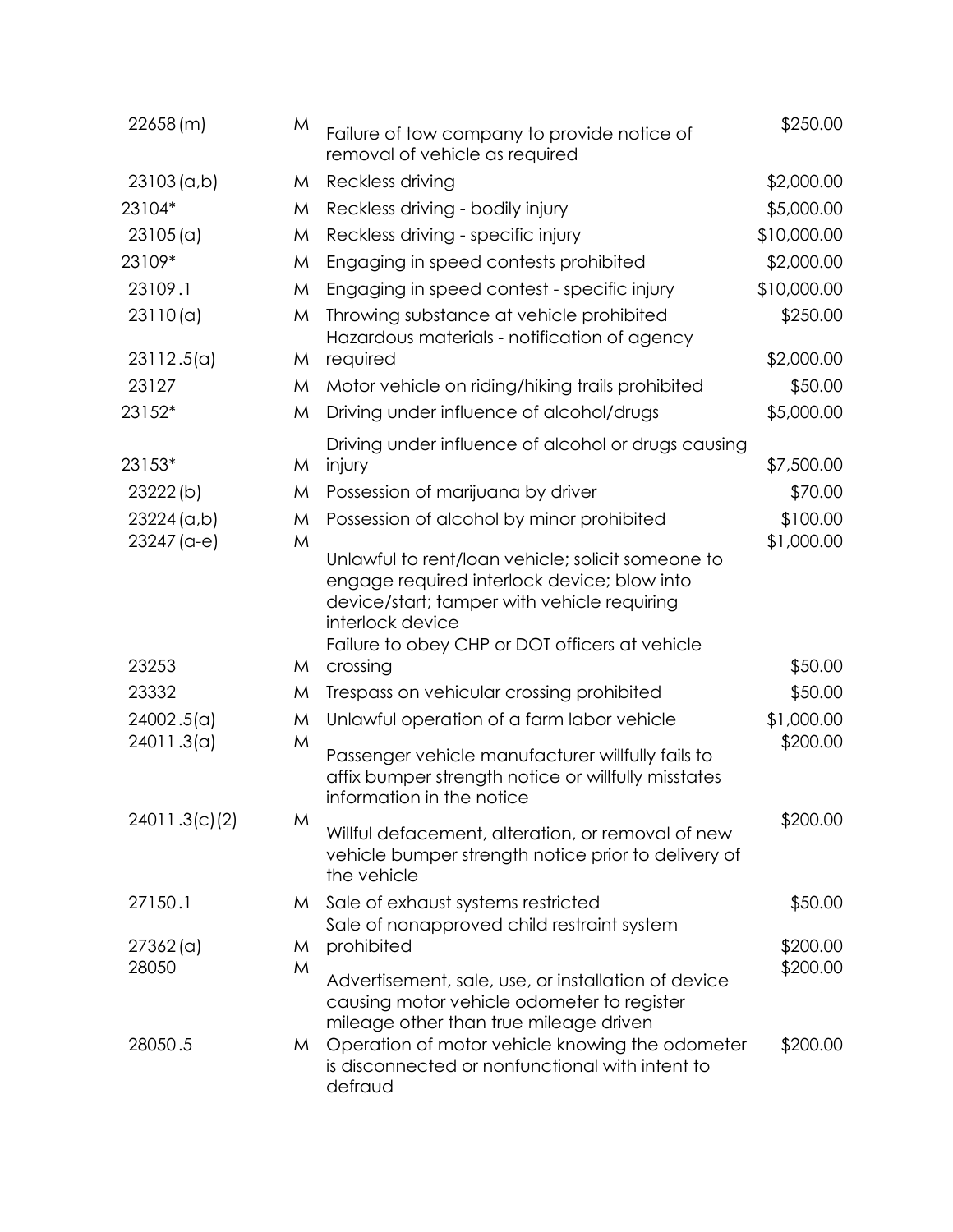| 28051                   | M      | Disconnecting, Turning back, or resetting<br>odometer of motor vehicle                                                                                               | \$200.00               |
|-------------------------|--------|----------------------------------------------------------------------------------------------------------------------------------------------------------------------|------------------------|
| 28051.5                 | M      | Advertisement, sale, or use of device designed for<br>purpose of turning back or resetting odometer of<br>motor vehicle to reduce mileage indicated                  | \$200.00               |
| 28150(d)                | M      | Possession of four or more radar jamming devices                                                                                                                     | \$200.00               |
| $31303(b-e)$            | M      | Violating requirements for transportation of<br>hazardous waste                                                                                                      | \$300.00               |
| 31401(b)<br>$31401$ (d) | M<br>M | Farm labor buses and trucks - inspection required<br>Willful rental or use by owner or contractor of farm<br>labor vehicle without CHP inspection per VC<br>31401(b) | \$500.00<br>\$1,000.00 |
| 31402(a)                | M      | Operation of unsafe farm labor vehicle prohibited<br>Mechanic certification of farm labor vehicle                                                                    | \$1,000.00             |
| 31403                   | M      | required                                                                                                                                                             | \$500.00               |
| $31602$ (a-c)           | M      | Transportation of explosives - license, routes to be<br>used, stopping specified                                                                                     | \$1,000.00             |
| 31607(a)                | M      | Inspection of vehicle required                                                                                                                                       | \$1,000.00             |
| 31609                   | M      | Record of inspection required<br>Proper equipment, maintenance of vehicle                                                                                            | \$1,000.00             |
| $31610(a-e)$            | M      | required                                                                                                                                                             | \$1,000.00             |
| 31611                   | M      | Proper maps of route of vehicle required                                                                                                                             | \$1,000.00             |
| 31612                   | M      | Carry and display shipping instructions                                                                                                                              | \$1,000.00             |
| 31613                   | M      | Prohibited explosive cargoes defined                                                                                                                                 | \$1,000.00             |
| $31614$ (a,b,d,e,h)     | M      | Transport explosives through local route;<br>congested areas; with unenclosed, uncovered<br>loads; while smoking or with open flame                                  | \$1,000.00             |
| 31614(c,g)              | M      | Loading explosives without motor stopped, brakes<br>set; vehicle transporting explosives left unattended                                                             | \$1,000.00             |
| 31614(f,i)              | M      | Driving with explosives in vehicle near/through fires<br>in passenger vehicle                                                                                        | \$1,000.00             |
| 32000.5(a)              | M      | Hazardous materials transportation - company<br>unlicensed                                                                                                           | \$1,000.00             |
| 32000.5(d)              | M      | Fireworks transportation - failure to carry license or<br>present as required<br>Hazardous material - motor carrier directing                                        | \$1,000.00             |
| 32001(c)                | M      | transportation unlawfully                                                                                                                                            | \$1,000.00             |
| 32002(a)                | M      | Violations of Division 14.1 regulations                                                                                                                              | \$1,000.00             |
| 32002(b)                | M      | Unlicensed transportation of hazardous materials                                                                                                                     | \$2,000.00             |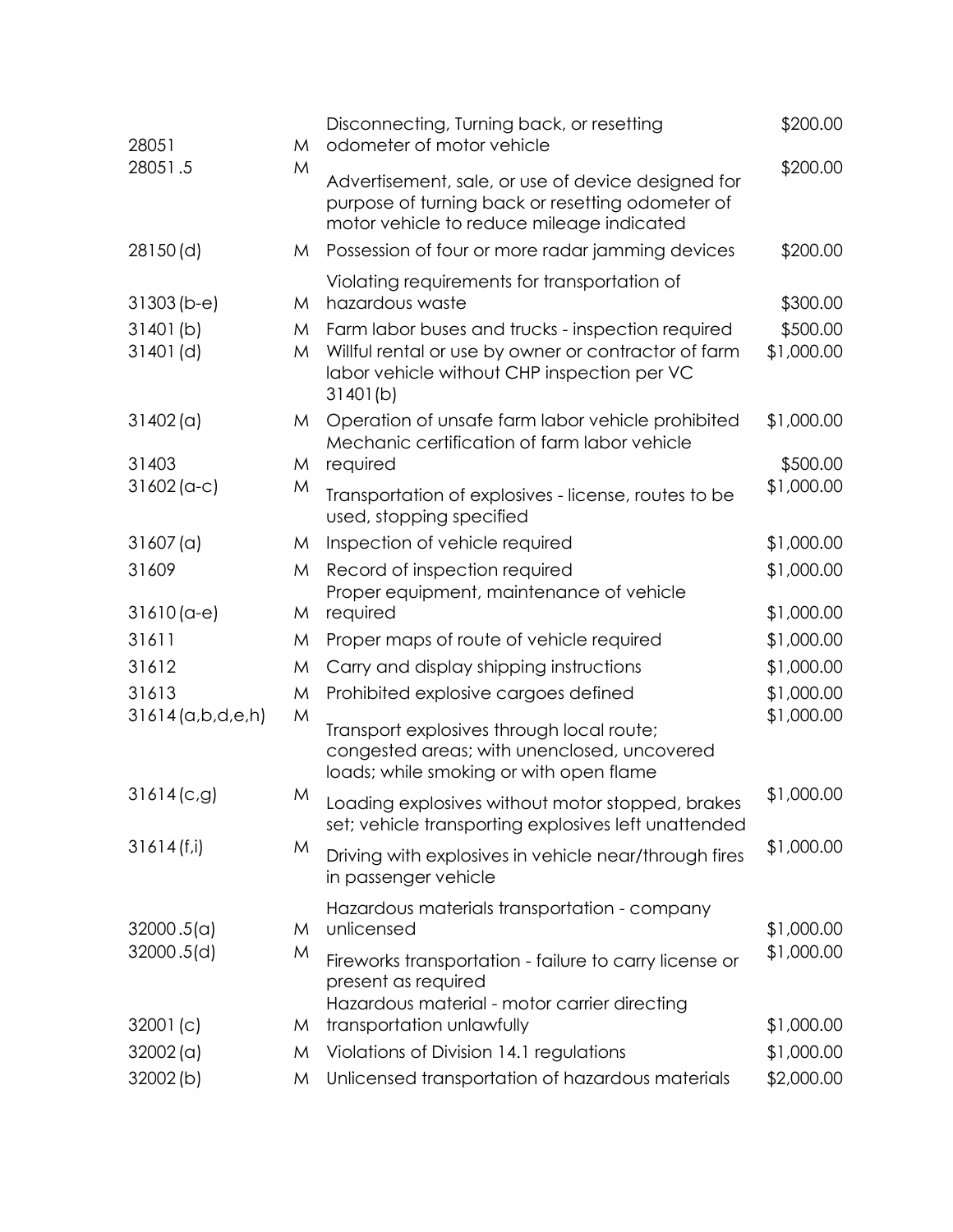| 33000            | M | Violation of shipment regulations for the<br>transportation of radioactive materials                                                                                            | \$1,000.00                       |
|------------------|---|---------------------------------------------------------------------------------------------------------------------------------------------------------------------------------|----------------------------------|
| 34100            | M | Illegal operation of tank vehicle transporting<br>hazardous waste or flammable and combustible<br>liquids on a public highway<br>Operation of bus without current inspection by | \$1,000.00                       |
| 34501 (e)        | M | <b>CHP</b>                                                                                                                                                                      | \$200.00                         |
| 34501.12(e-h)    | M | Motor carrier inspection terminal requirement                                                                                                                                   | \$100.00                         |
| 34501.3(a)       | M | Unlawful scheduling of runs by motor carriers                                                                                                                                   | \$200.00                         |
| $34505 (a-c)$    | M | Violation of tour bus inspection and repair<br>requirements<br>Violation of motor carrier vehicle inspection and                                                                | \$200.00                         |
| $34505.5(a-c)$   | M | repair requirements<br>Violation of inermodal roadability inspection                                                                                                            | \$200.00                         |
| 34505.9(a)(4)(D) | M | program                                                                                                                                                                         | \$200.00                         |
| 34506 (a)        | M | Driver's hours of service                                                                                                                                                       | \$500.00                         |
| 34506(b)         | M | Failure to comply with specified regulation of<br>hazardous material                                                                                                            | \$200.00                         |
| 34506(c)         | M | Failure to comply with specified regulation of<br>school buses                                                                                                                  | \$200.00                         |
| 34506(d)         | M | Failure to comply with specified regulation of<br>youth buses                                                                                                                   | \$200.00                         |
| 34506(e)         | M | Failure to comply with specified regulation of tour<br>buses                                                                                                                    | \$200.00                         |
| 34506(f)         | M | Failure to comply with specified regulation of<br>described vehicles                                                                                                            | \$200.00                         |
| 34506(g)         | M | Failure to comply with specified regulation of<br>school pupil activity buses                                                                                                   | \$200.00                         |
| 34623(h)         | M | Motor carrier of property operating vehicle while<br>permit suspended                                                                                                           | \$200.00                         |
| 34623(i)(1)      | M | Motor carrier of property with suspended permit<br>allowing any vehicles subject to suspension based<br>on failure to maintain to be operated by another<br>carrier             | \$500.00                         |
| 34623 (i) (2)    | M | Motor carrier of property knowingly utilizing a<br>vehicle from a motor carrier whose permit is<br>suspended based on a failure to maintain any<br>vehicle                      | \$300.00                         |
| 35550(a)         | M | Maximum weight on single axle or wheels                                                                                                                                         | See<br>overweight<br>chart below |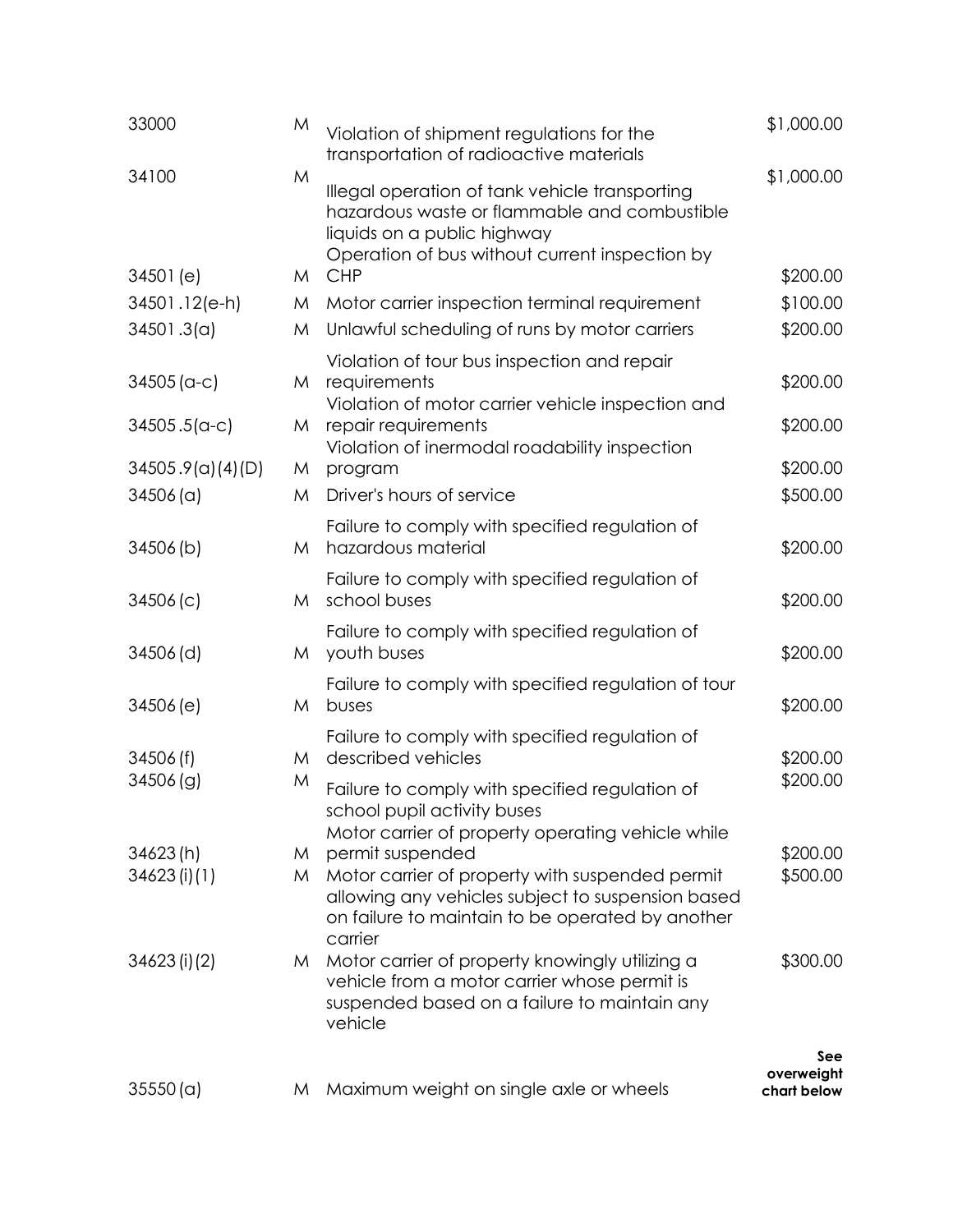|                             |        |                                                                                                                                                                                                    | See<br>overweight                |
|-----------------------------|--------|----------------------------------------------------------------------------------------------------------------------------------------------------------------------------------------------------|----------------------------------|
| 35551 (a,b)<br>35551.5(b-d) | M<br>M | Computation of allowable gross weight                                                                                                                                                              | chart below                      |
|                             |        | Violation of gross weight computation method<br>prescribed for combinations containing<br>trailer/semitrailer by more than 4,500 pounds                                                            | See<br>overweight<br>chart below |
| 35554                       | M      | Gross weight more than 20,500 pounds on any one<br>axle of a bus and more than 4,500 pounds over<br>weight limit                                                                                   | See<br>overweight<br>chart below |
| 35600                       | M      | Noncompliance with solid tire gross weight<br>limitation standards by more than 4,500 pounds                                                                                                       | See<br>overweight<br>chart below |
| 35601                       | M      |                                                                                                                                                                                                    | See                              |
|                             |        | Noncompliance with metal tire gross weight<br>limitation standards by more than 4,500 pounds                                                                                                       | overweight<br>chart below        |
| 35655(a)                    | M      | Operation of vehicle on highway containing load<br>exceeding maximum weight highway is designed<br>to sustain by more than 4,500 pounds                                                            | See<br>overweight<br>chart below |
| 35712                       | M      | Violation of county ordinance prohibiting<br>commercial vehicles exceeding certain weight<br>limitations by more than 4,500 pounds in residential<br>area                                          | See<br>overweight<br>chart below |
| 35753(a)                    | M      | Operation of vehicle over bridge, causeway,<br>viaduct, trestle, or dam in vehicle containing load<br>exceeding the maximum weight the structures will<br>safely sustain by more than 4,500 pounds | See<br>overweight<br>chart below |
| 35784(a)                    | M      | Failure to obey permit terms and designated route<br>for extra-legal load                                                                                                                          | \$100.00                         |
| 35784(b)                    | M      | Violation of special permit requirements                                                                                                                                                           | \$150.00                         |
| 35784(c)                    | M      | Extra-legal load not on designated route                                                                                                                                                           | \$100.00                         |
| 35784.5(a)                  | M      | Transportation of extra-legal load without permit<br>Violation of single saw log hauling speed limit of 15<br>MPH over bridge or causeway or 25 MPH on                                             | \$150.00<br>\$150.00             |
| 35785(b)                    | M      | highway                                                                                                                                                                                            | \$100.00                         |
| 35786(b)                    | M      | Operation of truck booster power unit in<br>noncompliance with route specifications and time<br>limitations set by permit                                                                          |                                  |
| 35790(g)                    | M      | Failure to carry appropriate permits, certificates,<br>and notices required for movement of<br>manufactured homes                                                                                  | \$100.00                         |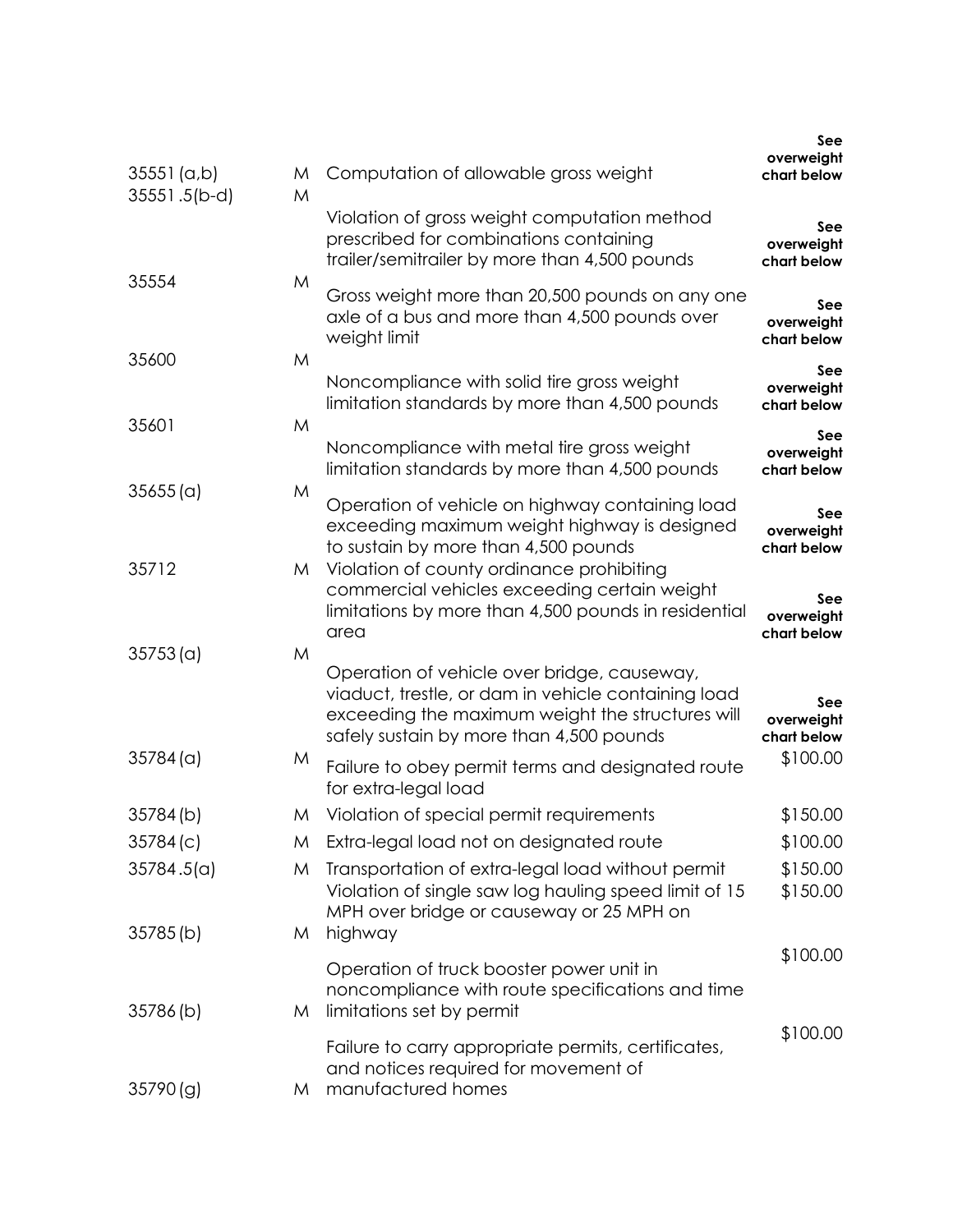| 35790(h)      | M | Violation of terms, conditions, or limitations<br>specified in manufactured-home transportation<br>permits                                                                  | \$100.00   |
|---------------|---|-----------------------------------------------------------------------------------------------------------------------------------------------------------------------------|------------|
| 38316(a)      | M | Reckless driving of off-highway motor vehicle                                                                                                                               | \$150.00   |
| 38317         | M | Reckless driving of off-highway motor vehicle<br>causing injury                                                                                                             | \$300.00   |
| 38318(a)      | M | Throwing substance at off-highway motor vehicle                                                                                                                             | \$300.00   |
| 38318.5       | M | Malicious removal or alteration of markers or signs                                                                                                                         | \$300.00   |
| 38319         | M | Operation of off-highway motor vehicle likely to<br>cause damage                                                                                                            | \$300.00   |
| 40001(c)      | M | Violation by employer of out-of-service order                                                                                                                               | \$300.00   |
| $40001$ (d)   | M | Employer allows, permits, requires, or authorizes<br>driver to operate commercial motor vehicle in<br>violation of railroad-highway grade crossing<br>statute or regulation | \$2,000.00 |
| 40005         | M | Employer undertakes responding to employee<br>driver's citation and inaction by employer results in<br>issuance of warrant for employee                                     | \$200.00   |
| 40504(b)      | M | Signing written promise to appear with false name                                                                                                                           | \$250.00   |
| $40508$ (a-c) | M | Violation of promise to appear, promise to pay                                                                                                                              | \$50.00    |
| 40519(c)      | M | Failure to appear at time of trial after pleading not<br>guilty in writing                                                                                                  | \$50.00    |
| 40614         | M | Use of fictitious name prohibited                                                                                                                                           | \$100.00   |
| 40616         | M | Violation of promise to correct                                                                                                                                             | \$100.00   |
| 42005 (i)     | M | Failure to attend court-ordered TVS                                                                                                                                         | \$75.00    |

## **OVERWEIGHT CHART: (Per VC 42030.1)**

| 1,001-1500   | \$250.00   |
|--------------|------------|
| 1,501-2000   | \$300.00   |
| 2,001-2,500  | \$350.00   |
| 2,501-3,000  | \$400.00   |
| 3,001-3,500  | \$450.00   |
| 3,501-4,000  | \$500.00   |
| 4,001-4,500  | \$550.00   |
| 4,501-5,000  | \$600.00   |
| 5,001-6,000  | \$700.00   |
| 6,001-7,000  | \$800.00   |
| 7,001-8,000  | \$900.00   |
| 8,001-10,000 | \$1,000.00 |